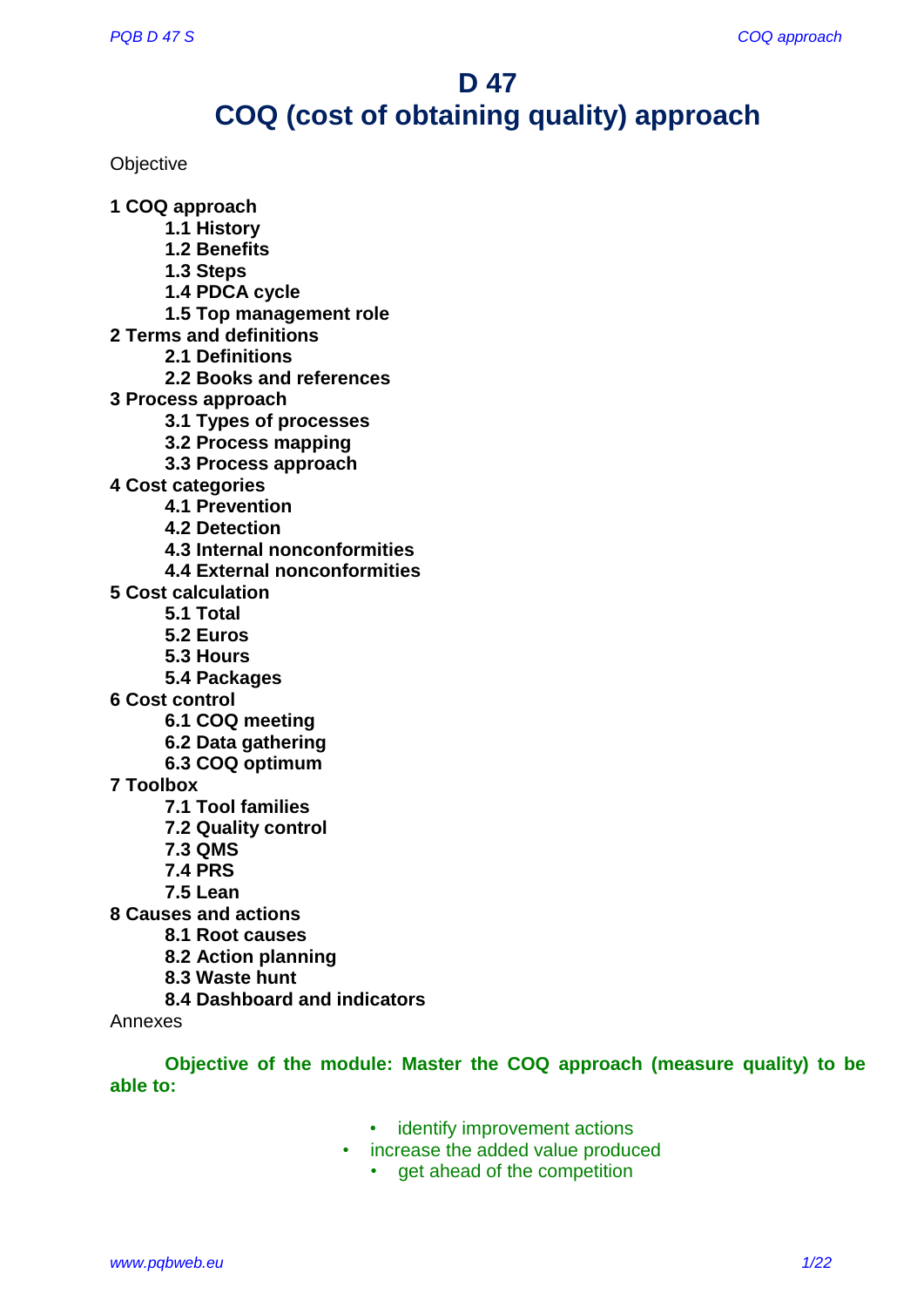# **1 COQ approach**

# **1.1 History**

There are many definitions of the word quality. Some examples:

- "conformance to requirements", Philip Crosby
- "anything that can be improved", Masaaki Imai
- "fitness for use", Joseph Juran
- "the ability to satisfy the customer", Kaoru Ishikawa
- "degree to which a set of inherent characteristics of an object fulfils requirements", ISO 9000: 2015, § 3.6.2
- "the absence of defects", Joseph Juran
- take pride in your work
- do it right the first time and all the time

#### *True story*

*In the code of King Hammurabi of Babylon (1730 BC), we find one of the oldest written traces of quality requirements:*

- *if an architect builds a house and one of the walls falls, this architect will consolidate this wall at his own expense*
- *if an architect builds a house and the house collapses and the master of the house is killed, that architect is liable to death*

To be a step ahead of your competitors, managing quality is not always enough. However, knowing your quality-related costs and succeeding in reducing them is often a great advantage.

#### **Cost control and quality control are two sides of the same coin. Kaoru Ishikawa**

Quality control involves the evaluation of costs and waste. The simplest way to measure quality (an abstract notion for some) is to find out how much non-quality costs us.

# **If you can't measure it, you can't control it. Peter Drucker**

One of the first to use the expression "Total Quality Control" and to classify the costs of quality was Armand Feigenbaum in the 1950s. He successfully tackled the myth that getting better quality comes with very high costs. He developed the concept of the phantom (hidden) factory that corrects the errors of the official factory (up to 40% of production). Feigenbaum divided the operational costs of quality into two main areas, each with two segments:

- control:
	- o prevention
	- o detection
- failure:
	- o internal
	- o external

One of the founding fathers of quality, Joseph Juran, speaks of the cost of poor quality or costs attributable to poor quality. He thinks these costs are "gold in the mine" and just waiting to be extracted. Juran classifies costs into four categories: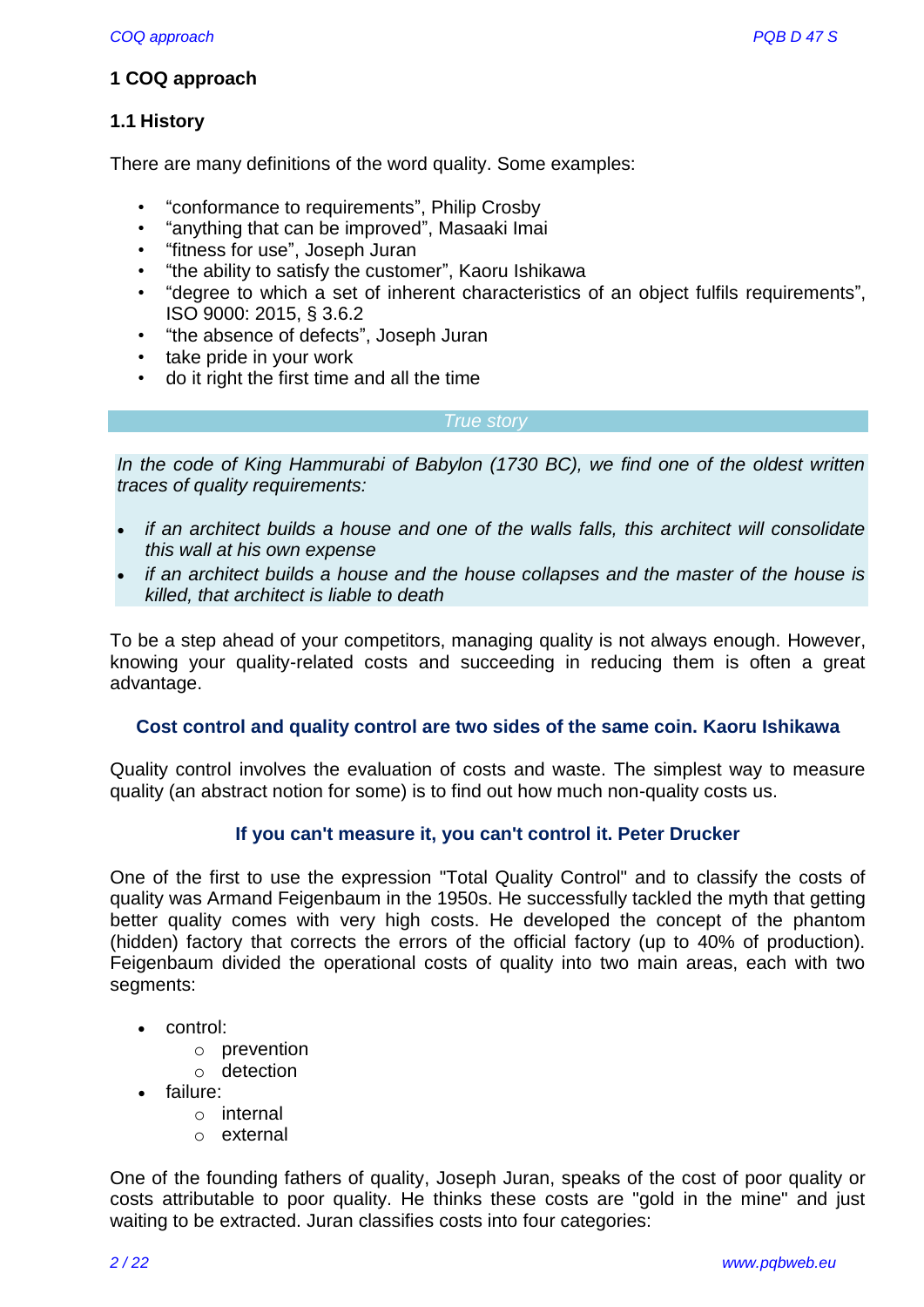- internal failures
- external failures
- quality measurement
- prevention

Another founding father of quality, Philip Crosby, in his best-known book "*Quality is Free*", devotes a chapter to the cost of quality (Cost of quality, or COQ). He divides the COQ into costs of:

- prevention
- assessment and
- failures

In 1986, AFNOR published a documentation booklet ("FD X50-126 - Guide to the evaluation of costs resulting from non-quality") in which the classification of these costs is as follows:

- internal anomalies
- external anomalies
- detection
- prevention

According to James Harrington, direct poor-quality costs are divided into three elements:

- controllable costs
- resulting costs and
- equipment costs

Harrington includes in the controllable costs the costs of prevention and evaluation, while the costs of internal error and external error are part of the resulting costs. The result is an impressive list of 364 cost types!

Later, in 1999, AFNOR published the documentation booklet FD X50-180 "Contribution defaults - Defaults connected to non-quality of work in the creation and use of add-value". The logic of this approach is based on the path shown in figure 1-1:



*Figure 1-1. Contribution defaults*

Clause 4 bears the revealing title: "How to improve the performance of the organization?" One of the answers is in the efforts to reduce the 20 contribution defaults identified and classified in three categories:

- defects in the creation of added value by loss of potential turnover
- defects in the creation of added value by excessive consumption from third parties
- defects in the use of added value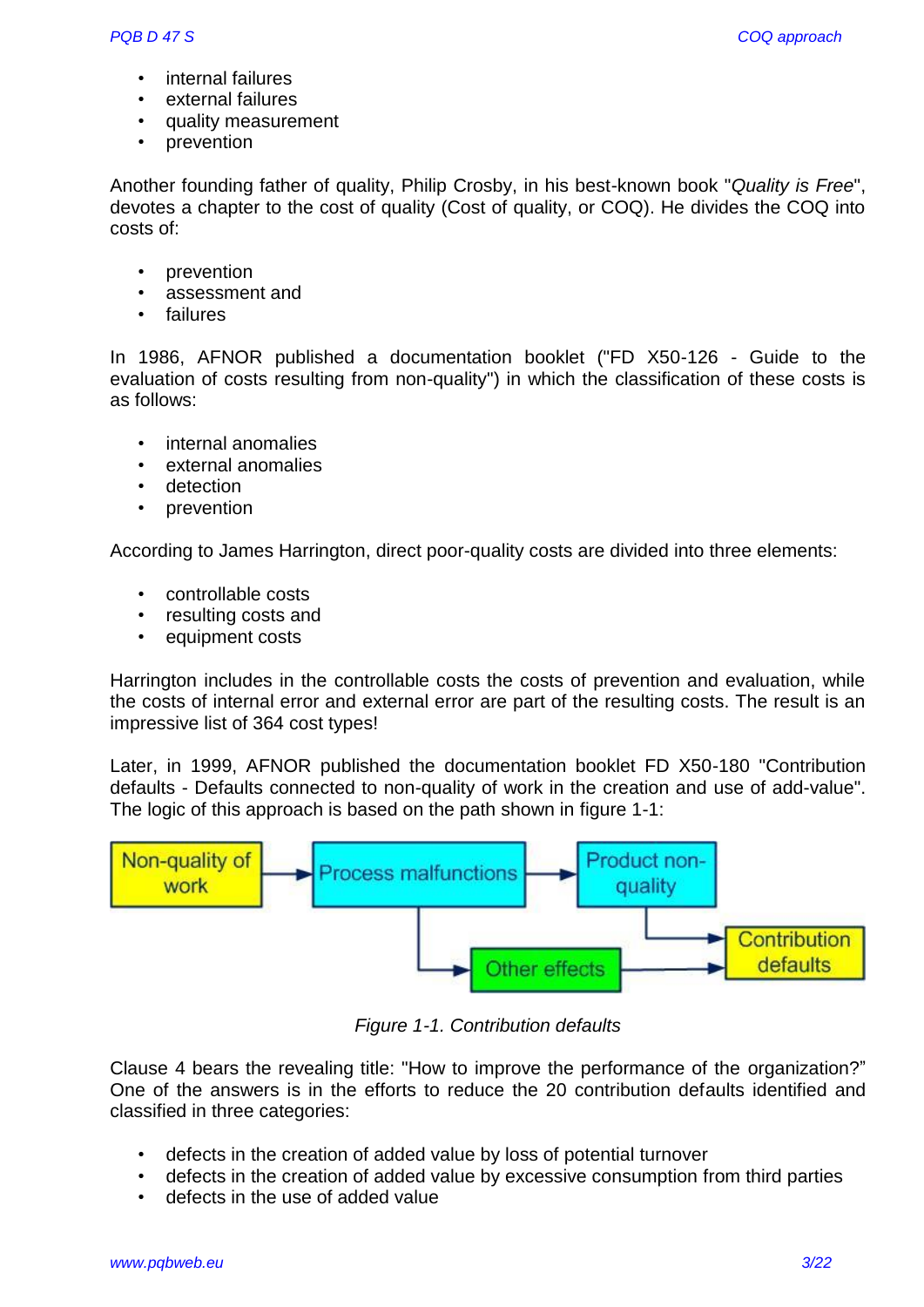Another representation is to divide the costs of obtaining quality into visible and hidden costs (cf. figure 1-2).



*Figure 1-2. The cost iceberg*

Some authors speak of direct and indirect costs (such as loss of market, customers, reputation, missed opportunities), productive and unproductive costs and also costs relating to quality and non-quality.

Our preference is to refer to the costs of obtaining quality using the acronym COQ and classification in four categories:

- prevention
- detection
- internal nonconformities and
- external nonconformities

#### **1.2 Benefits**

It is not by chance that the COQ is named a strategic tool. Controlling the costs of obtaining quality allows us to:

- identify and measure the cost of waste
- eliminate waste
- improve internal communication:
	- o raise staff awareness and accountability
	- o make quality quantifiable and understandable
- measure the success of the continual improvement process
- analyze the efficiency of the processes
- make decisions based on indisputable facts
- set priorities knowingly
- promote preventive measures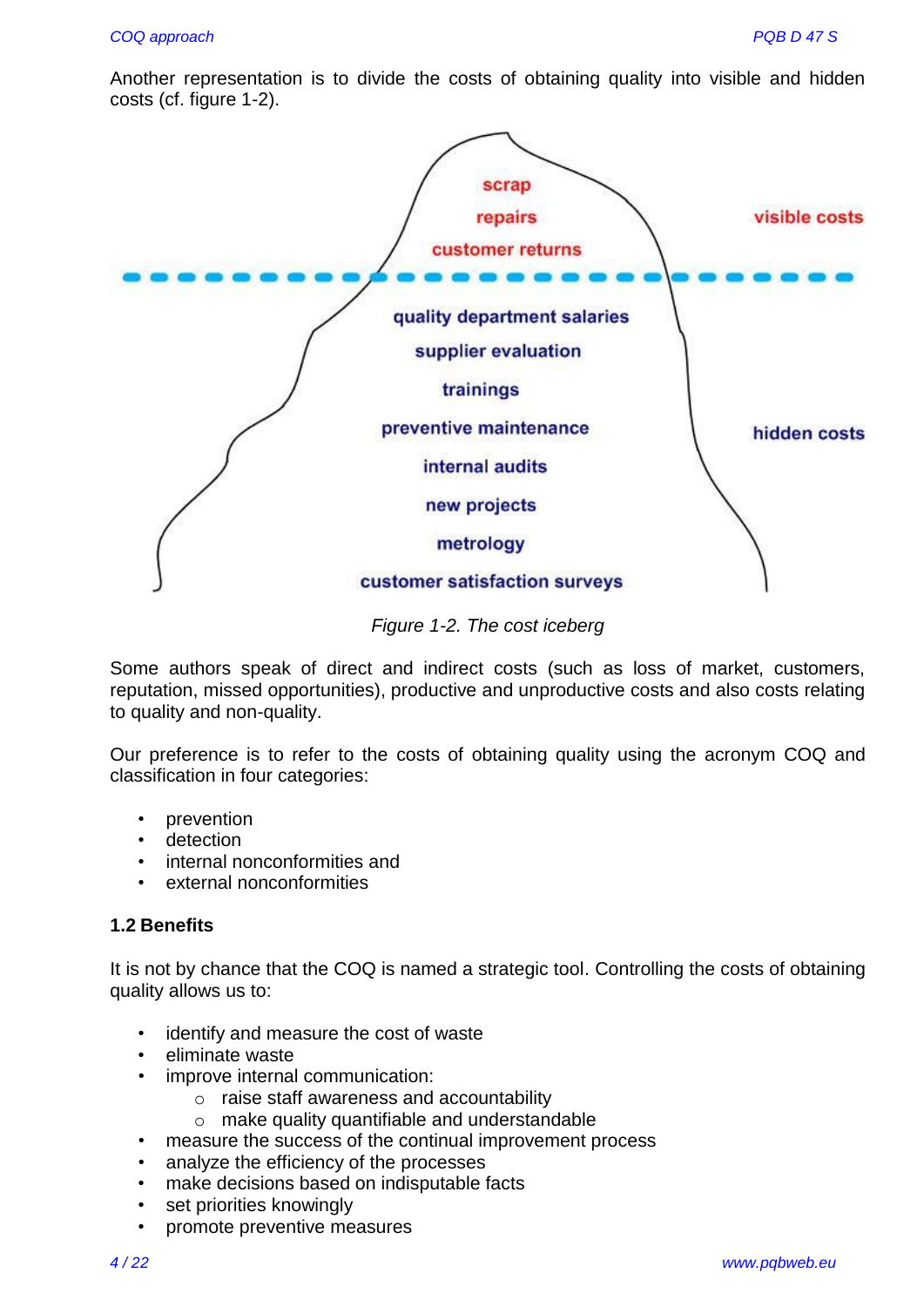- achieve unsuspected savings
- increase profits
- better understand the financial results
- be one step ahead of the competition and ultimately
- satisfy customers even better

One of the requirements of participants in the automotive industry chain is the regular evaluation of the costs of non-quality (ISO/TS 16 949, 5.6.1.1).

However the COQ **is not**:

- an approach to eradicate all costs related to quality
- a short-term project
- a search for the culprit for the costs
- use of questionable data

As shown in figure 1-3, the costs of nonconformities increase on a logarithmic scale with respect to the stage of their discovery. Controlling costs means anticipating problems as early as possible (managing upstream).



*Figure 1-3. The cost of nonconformities versus product life*

#### **1.3 Steps**

The prerequisites for the COQ approach are:

- total top management involvement
- the owner of the COQ process is named
- an inventory is carried out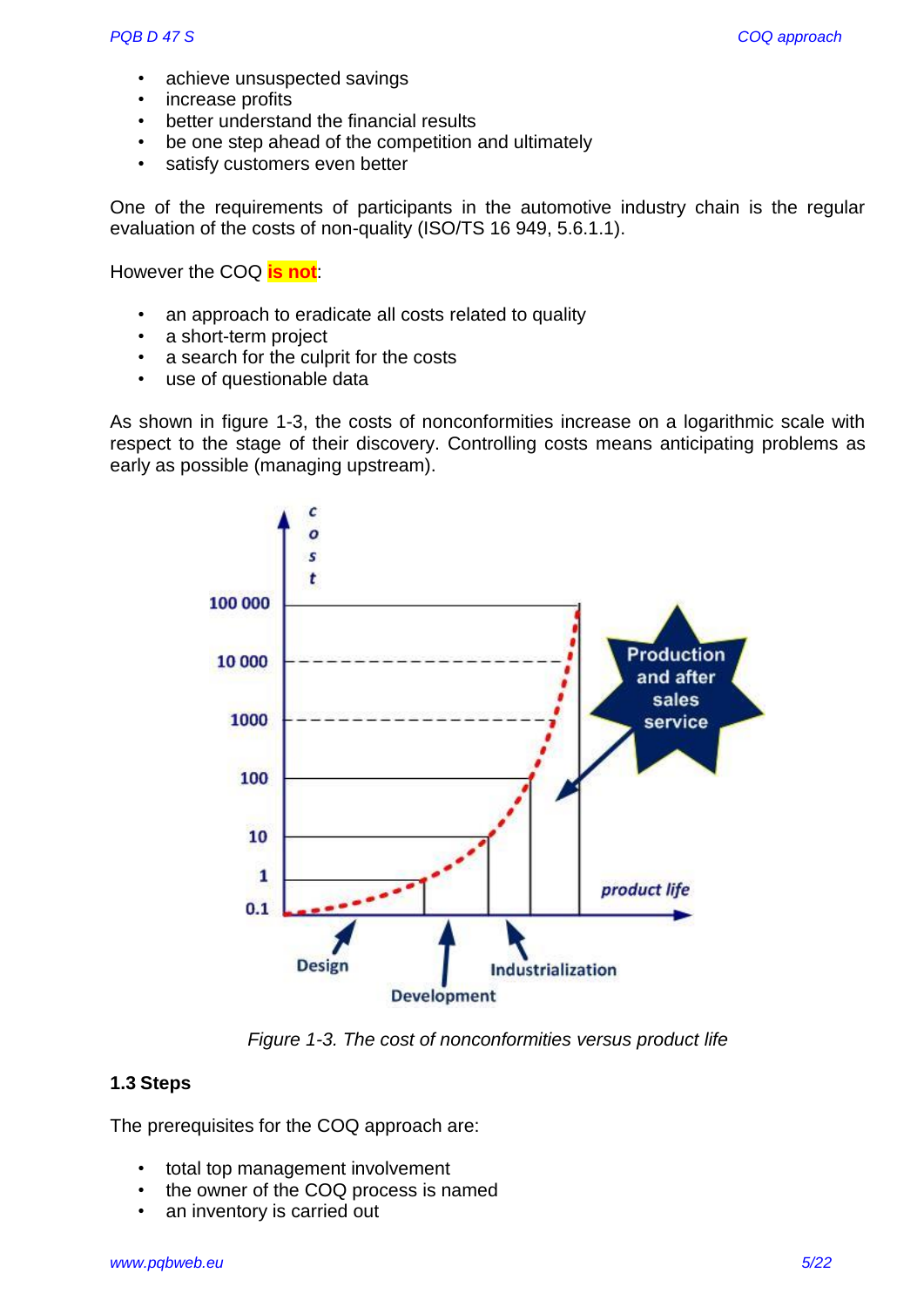- a study of what the competition is doing (benchmarking) is carried out
- a shared desire for continual improvement is in place
- the staff suggestion system is well established

The implementation of the approach to controlling the costs of obtaining quality (COQ) goes through a few stages (cf. figure 1-4).



*Figure 1-4. COQ steps*

**Step 1** is the (firm) commitment of top management who is fully involved in the COQ process. Top management is the main client of the results of the COQ and its active and regular participation in meetings is absolutely essential. The field of application (entire company, subsidiary, workshop, department, process), the COQ procedure and the cost calculation method are established. The COQ owner is appointed. Objectives are set.

**Step 2**, data gathering, happens during the COQ meeting. The costs of all departments are established before and are now presented, commented on and recorded.

**Step 3** is the time to analyze the data, to seek the optimum of the COQ, and classify the costs by priority (Pareto chart).

**Step 4** is the activity of identifying the root causes of the most significant costs (5 W) method, Ishikawa diagram).

**Step 5** consists of planning actions to reduce costs, appointing those responsible and setting deadlines.

**Step 6** is updating the COQ indicators in the dashboard.

#### **1.4 PDCA cycle**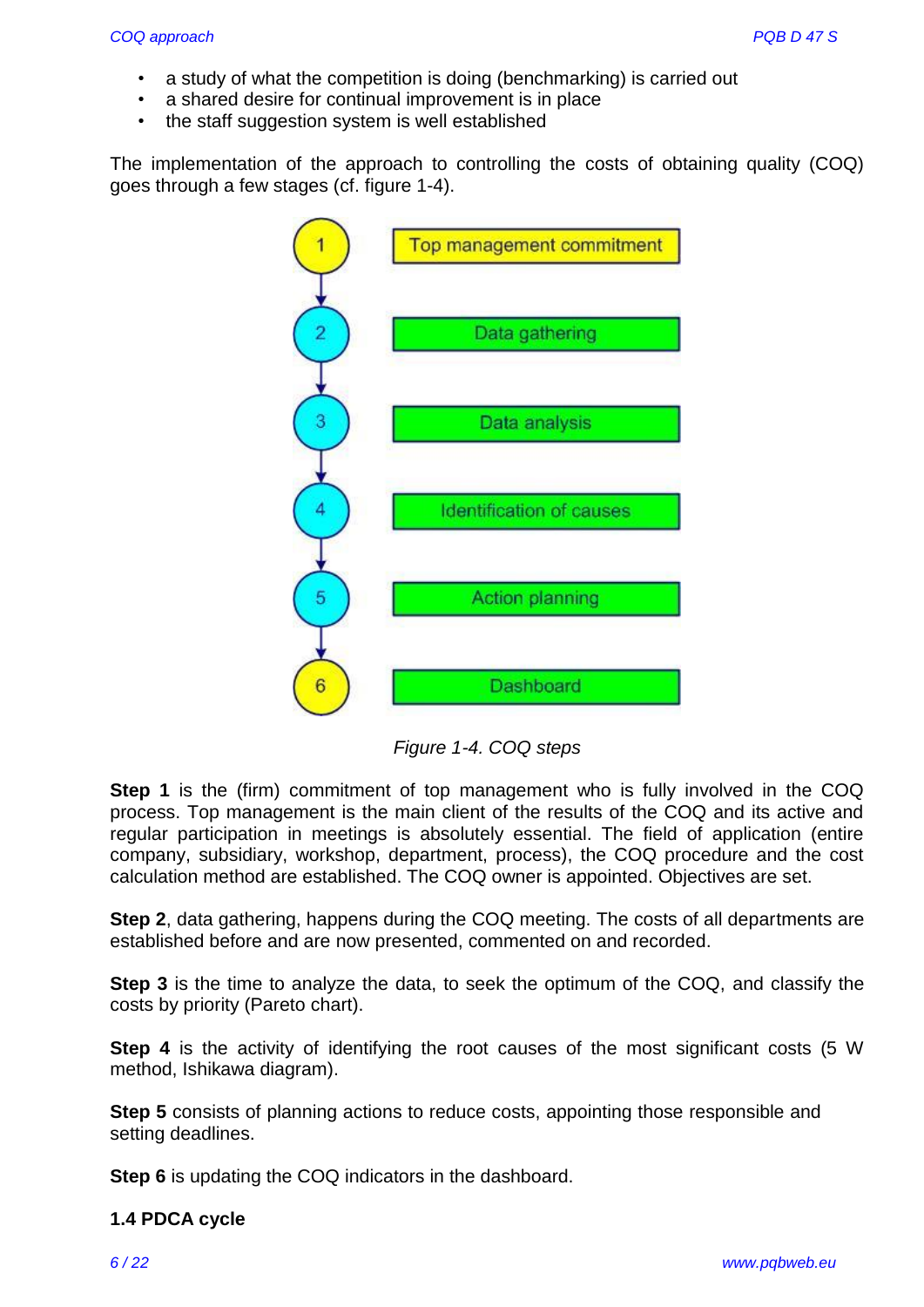The PDCA cycle, also called the Deming cycle, applies to the control of any process. PDCA (Plan, Do, Check, Act) cycles are a universal basis for continual improvement (cf. figure 1- 5).



*Figure 1-5. The Deming cycle*

- Plan define and establish the approach, the role of top management, the scope, the objectives, the actions
- Do organize the COQ meeting, data collection, cost calculation
- Check check objectives, find COQ optimum, review suggestions, look for root causes
- Act adjust, adapt, react, update the dashboard, disseminate indicators, fight against waste

#### **1.5 Top management role**

#### **When you sweep the stairs, you start at the top. Romanian proverb**

The total commitment of top management to the success of the cost control process is essential.

For this, top management does not divide its responsibilities because divided responsibility means that no one is responsible.

#### **Responsibility cannot be shared. Robert Heinlein**

Top management is the essential facilitator of the COQ process (cf. figure 1-6).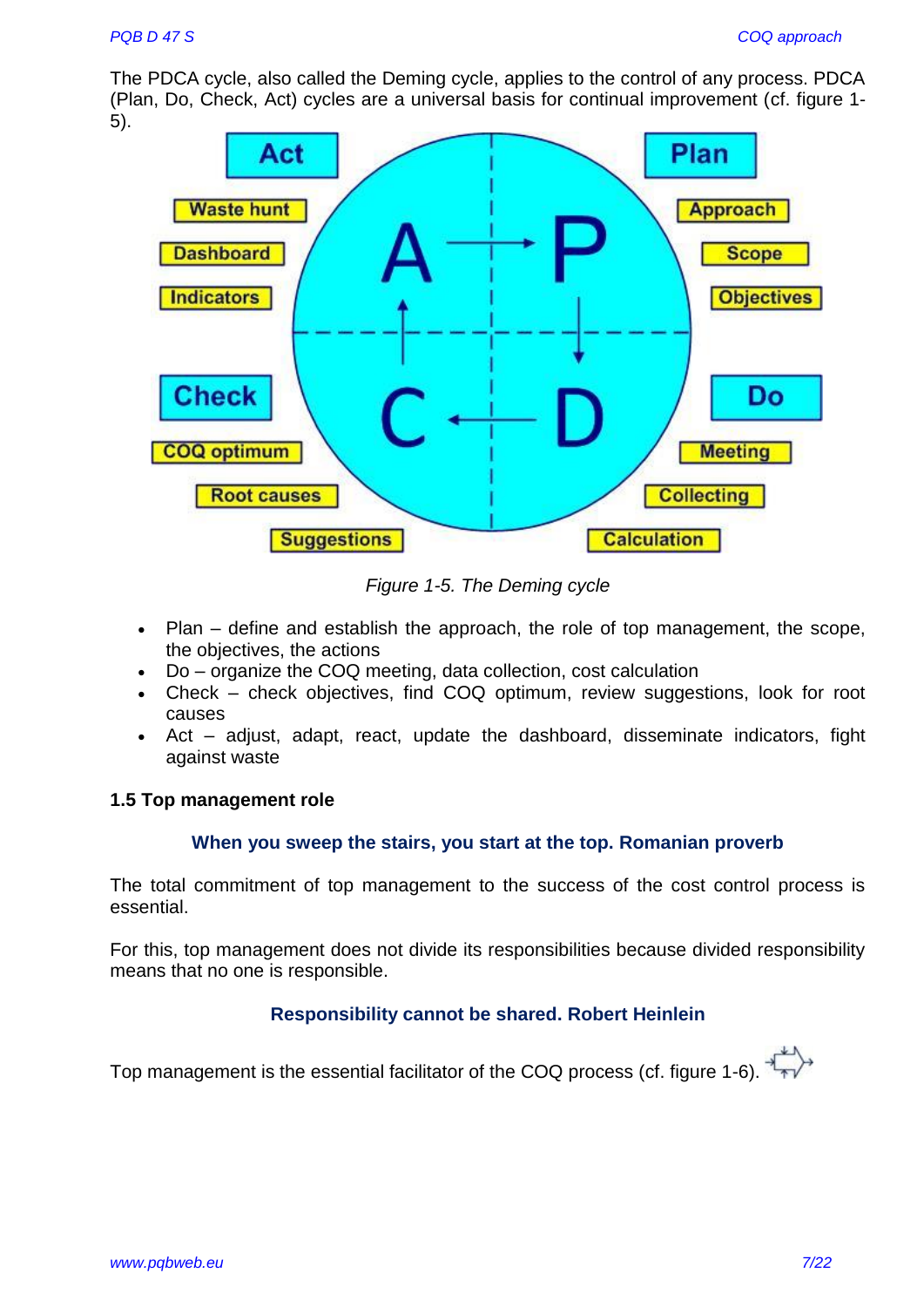

*Figure 1-6. The process Apply the COQ*

To obtain the success of the COQ approach, top management ensures the necessary conditions:

- the COQ principles and categories are understood and accepted by all (successful internal communication)
- the COQ procedure is updated and strictly applied (cf. annex 01)
- all departments regularly collect information on the various costs
- staff become aware of the cost of different nonconformities
- annual COQ objectives are set
- the COQ indicators are:
	- o established
	- o measured
	- o followed and
	- o illustrated (dashboard)
- action plans are implemented and monitored

# **The language of top management is dollars. Joseph Juran**

To be understood by top management, the best way is to speak their language: in euros!

The COQ approach aims to improve quality. This improvement generates a reduction in costs, which causes a drop in prices, which leads to an increase in market share, which ensures a high return on investment, which allows a reduction in costs, and so on (cf. figure  $1 - 7$ :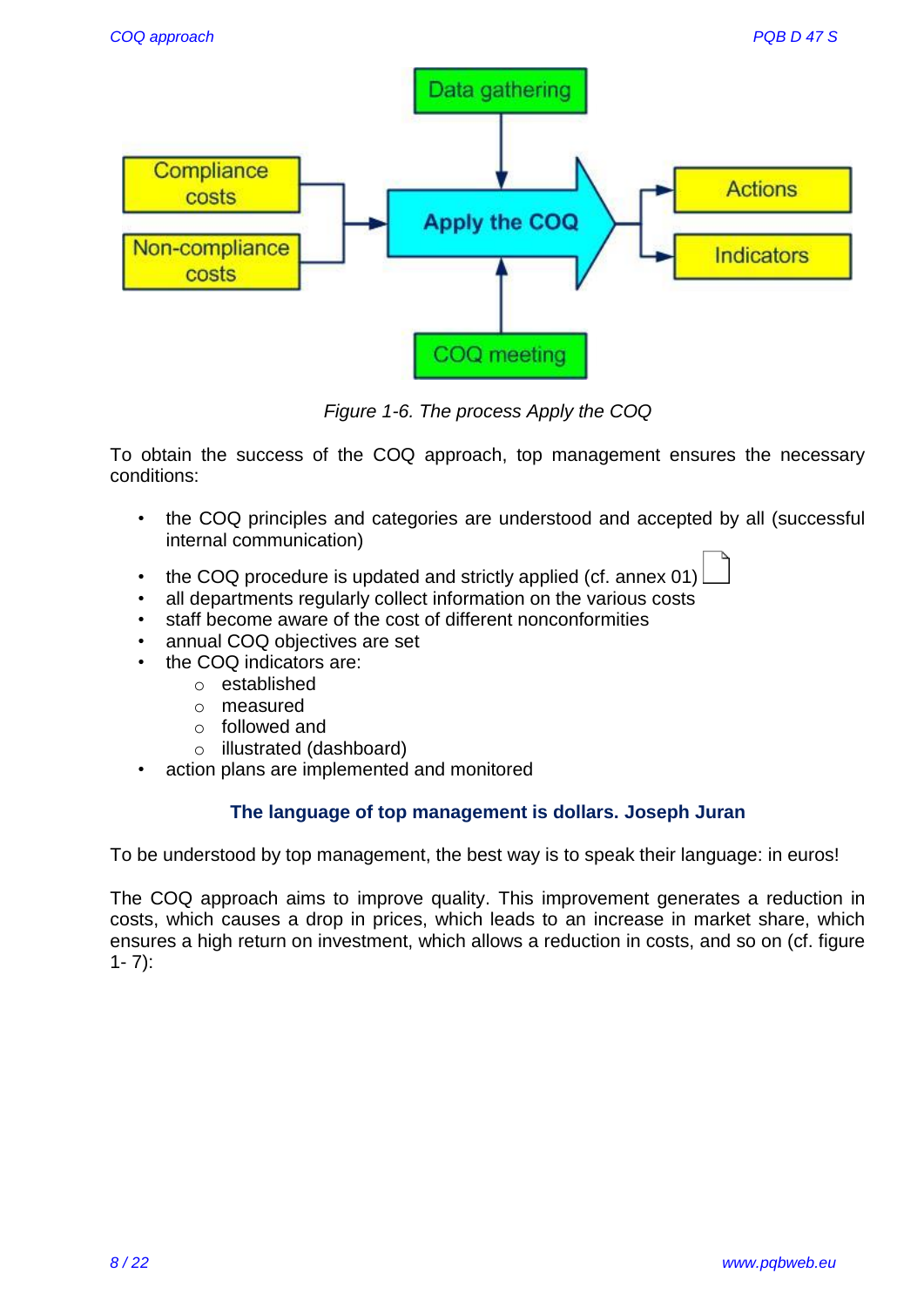

*Figure 1-7. The COQ approach*

Some examples of objectives of the COQ approach:

- identify the most significant cost reduction opportunities
- implement preventive actions
- establish and distribute COQ indicators
- follow the indicators
- educate staff
- invest in prevention
- improve internal communication

Do not forget that some damage (sometimes, alas, very significant) cannot be quantified directly. For example:

- customer disappointment
- shortfall
- loss of prestige (bad image)

Minute of relaxation. Cf. joke ["Lack of communication"](https://www.pqbweb.eu/page-some-jokes-to-distract-yourself-from-training.php#lack)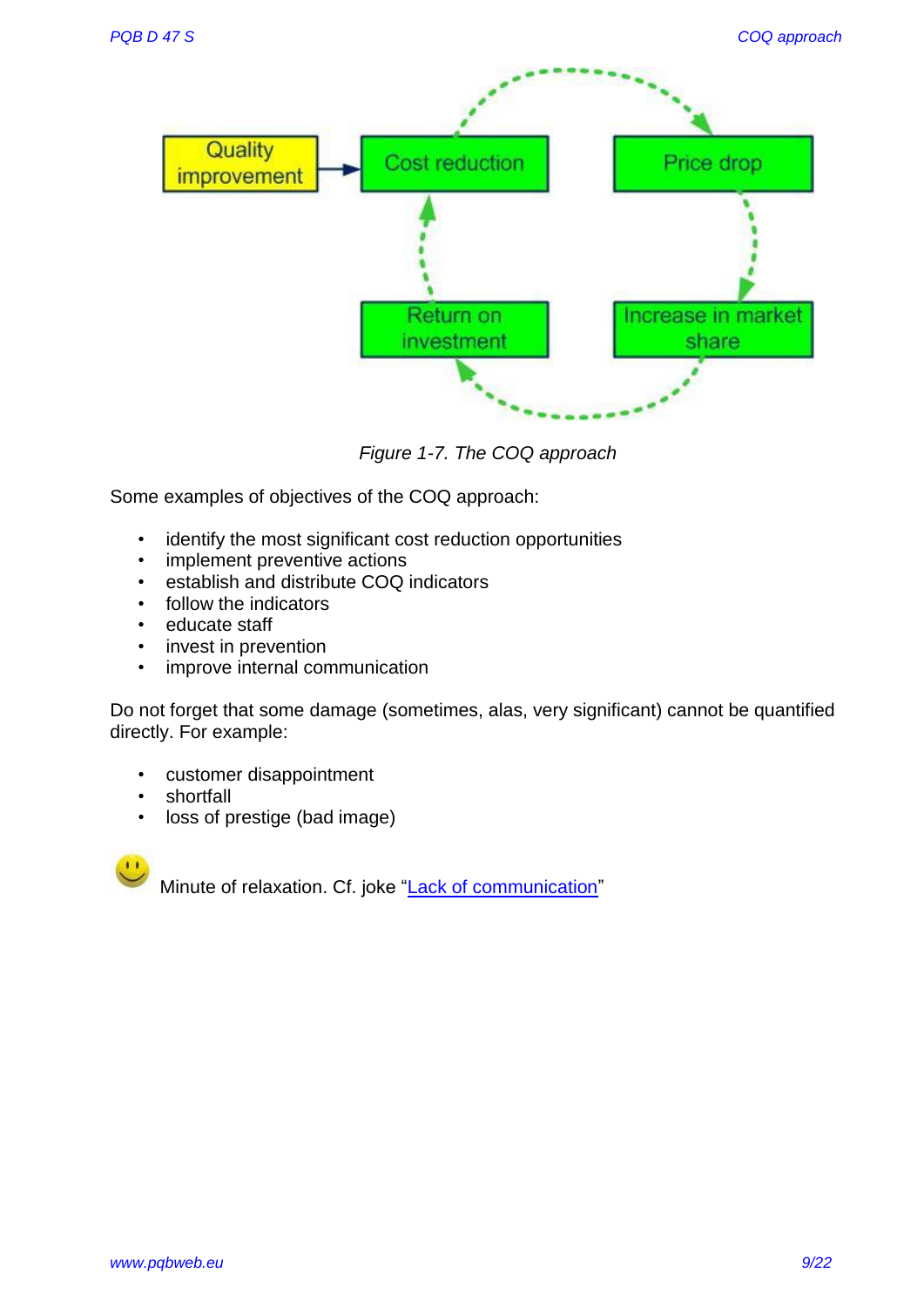## **2 Terms and definitions**

## **2.1 Definitions**

## **The beginning of wisdom is the definition of terms. Socrates**

5 M: *Mother nature, Material, Method, Manpower, Machine (Fishbone or Ishikawa diagram)* 5 W: *five times Why?* Anomaly*: variation compared to what is expected* AV: added value CC*: compliance cost* Conformity: *fulfillment of a specified requirement* Control*: ensure compliance with the specified criteria* COQ: *cost of obtaining quality* Corrective action: *action to eliminate the causes of nonconformity or any other undesirable event and to prevent their recurrence* Curative action*: action to eliminate a detected nonconformity* Customer satisfaction: *the top priority objective of every management system* Customer: *the one who receives a product* Defect: *nonconformity related to a specified use* Dysfunction: *deviation in the ability of a functional unit to perform a specified function* Effectiveness: *capacity to perform planned activities with minimum effort* Efficiency: *financial relationship between achieved results and resources used* ENC*: external nonconformity* Failure*: variation of aptitude of a functional unit to satisfy a specified function* FMEA*: Failure Mode and Effects Analysis* Gemba: *from Japanese, real place, in the field* INC*: internal nonconformity* Indicator: *value of a parameter, associated with an objective, allowing the objective measure of its effectiveness* Interested party: *person, group or organization affected by the impacts from a company* ISO: *International Organization for Standardization* Kaizen: from Japanese, kai = change and zen = good (for the better, better), Kaizen = *continual improvement* Management system: *set of processes allowing objectives to be achieved* Muda: *from Japanese, waste* Mura: *from Japanese, irregularity* Muri: *from Japanese, difficulty* NCC*: non-compliance cost* Nonconformity: *non-fulfillment of a specified requirement* Non-quality: *gap between expected quality and perceived quality* Organization: *a structure that satisfies a need* Poka-Yoké: *system allowing the prevention of errors by eliminating the human factor (fail safe device)* PPAP: *Production Part Approval Process* Preventive action*: action to eliminate the potential causes of nonconformity or any other undesirable event and to prevent their appearance* Problem: *gap that must be reduced to obtain a result* Process: *activities that transform input into output* Product (or service): *any result of a process or activity* QCD: *Quality, Cost, Delay* Quality management: *activities allowing the control of an organization with regard to quality* Quality: *ability to meet requirements*

Requirement: *implicit or explicit need or expectation*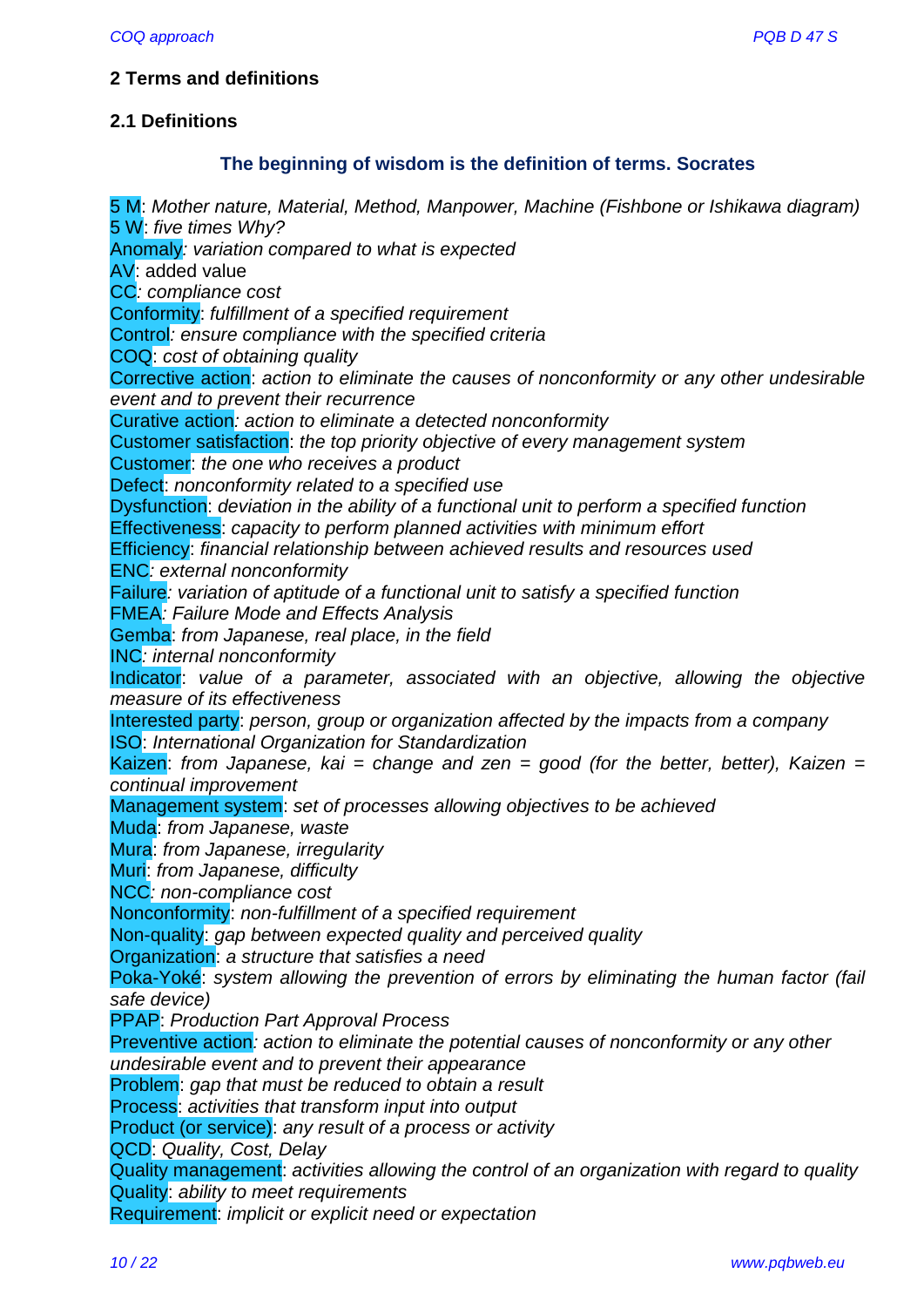Safety: *absence of unacceptable risk* Scrap: *treatment of an unrecoverable product* SMED: *Single Minute Exchange of Die* SPC: *Statistical Process Control* Supplier: *the one who procures a product* Top management: *group or persons in charge of the organizational control at the highest level* TQC: *Total Quality Control* Waste: *anything that adds cost but no value*

WWWWHHW: *Who, What, Where, When, How, How much, Why*

In the terminology used, do not confuse:

- anomaly, defect, dysfunction, failure, nonconformity, reject and waste:
	- $\circ$  an anomaly is a deviation from what is expected
	- $\circ$  a defect is the non-fulfillment of a requirement related to an intended use
	- $\circ$  a dysfunction is a degraded function that can lead to a failure
	- $\circ$  a failure is when a function has become unfit
	- $\circ$  nonconformity is the non-fulfillment of a requirement in production
	- $\circ$  a reject is a nonconforming product that will be destroved
	- o waste is when there are added costs but no value
- control and optimize
	- $\circ$  to control is to meet the objectives
	- $\circ$  to optimize is to search for the best possible results
	- customer, external provider and subcontractor
		- o a customer receives a product
		- o an external provider provides a product on which specific work is done
		- $\circ$  a subcontractor provides a service or product on which specific work is done
- effectiveness and efficiency
	- o effectiveness is the level of achievement of planned results
	- o efficiency is the ratio between results and resources
- objective and indicator
	- o an objective is a sought after commitment
	- $\circ$  an indicator is the information on the difference between the pre-set objective and the achieved result
- process, procedure, product, activity and task
	- $\circ$  a process is how we satisfy the customer using people to achieve the objectives
	- $\circ$  a procedure is the description of how we should conform to the rules
	- o a product is the result of a process
	- $\circ$  an activity is a set of tasks
	- $\circ$  a task is a sequence of simple operations

*Remark: the customer can also be the user, the beneficiary, the trigger, the ordering party or the consumer.*

For other definitions, comments, explanations and interpretations that you don't find in this module and in annex 06, you can consult:

- ISO [Online Browsing platform](https://www.iso.org/obp/ui#home) (OBP)
- IEC [Electropedia](http://www.electropedia.org/)

#### **2.2 Books and references**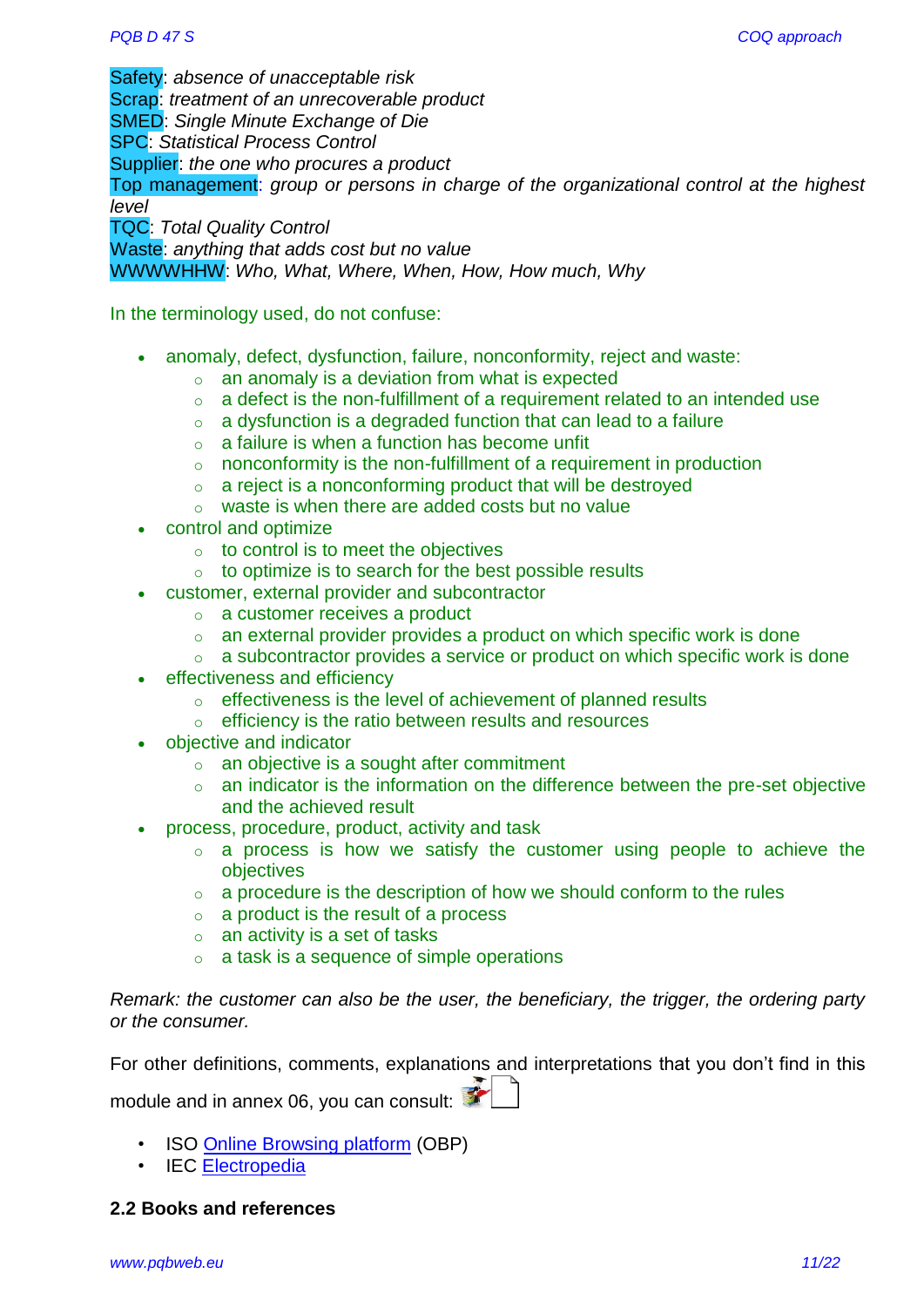#### **When I think of all the books still left for me to read, I am certain of further happiness. Jules Renard**

Books for further reading on COQ approach:

- **Armand V. Feigenbaum, [Total Quality Control,](http://www.amazon.com/Total-Quality-Control-Armand-Feigenbaum/dp/0070220034) McGraw-Hill, 1951** Cutting the cent of<br>quality. The defect
- Philip B. Crosby, [Cutting the Cost of Quality; the defect prevention workbook](http://www.amazon.com/Cutting-cost-quality-prevention-workbook/dp/B0006EZWEO)  [for managers,](http://www.amazon.com/Cutting-cost-quality-prevention-workbook/dp/B0006EZWEO) Industrial Education Institute, 1967
- **Philip B. Crosby, [Quality is free; the Art of Making Quality Certain,](http://www.amazon.com/Quality-Is-Free-Certain-Business/dp/0070145121) McGraw-Hill,** 1979 WHAT'S<br>TOTAL<br>QUALITY<br>QNTROL
- Kaoru Ishikawa, [What is Total Quality Control, The Japanese Way,](http://www.amazon.com/What-Total-Quality-Control-Management/dp/013952441X) Prentice-Hall, 1981



**This** 

- **JEFF** James H. Harrington, [Poor-Quality Cost,](http://www.amazon.com/Poor-Quality-Cost-Implementing-Understanding-Reliability/dp/0824777433/ref=sr_1_1?s=books&ie=UTF8&qid=1411381319&sr=1-1&keywords=Poor-Quality+Cost) Dekker, 1987 QIMBI<br>Kai7fi
- Masaaki Imai, [GEMBA KAIZEN, A Commonsense Low-Cost Approach to](http://www.amazon.com/Gemba-Kaizen-Commonsense-Low-Cost-Management/dp/0070314462)  [Management,](http://www.amazon.com/Gemba-Kaizen-Commonsense-Low-Cost-Management/dp/0070314462) McGraw-Hill, 1997
- IATF 16949, Technical Specification Quality management system requirements for [automotive production and relevant service parts organisations,](https://industryforum.co.uk/shop/iatf-books-standards-and-publications/iatf-169492016-technical-specification/) IATF, 2016
- ISO 10014, Quality management systems Managing an organization for quality results — [Guidance for realizing financial and economic benefits,](https://www.iso.org/standard/75233.html) ISO, 2021



Minute of relaxation. [Paganini's violin concert performed with facial expressions.](https://www.wimp.com/paganinis-violin-concert-performed-with-facial-expressions/)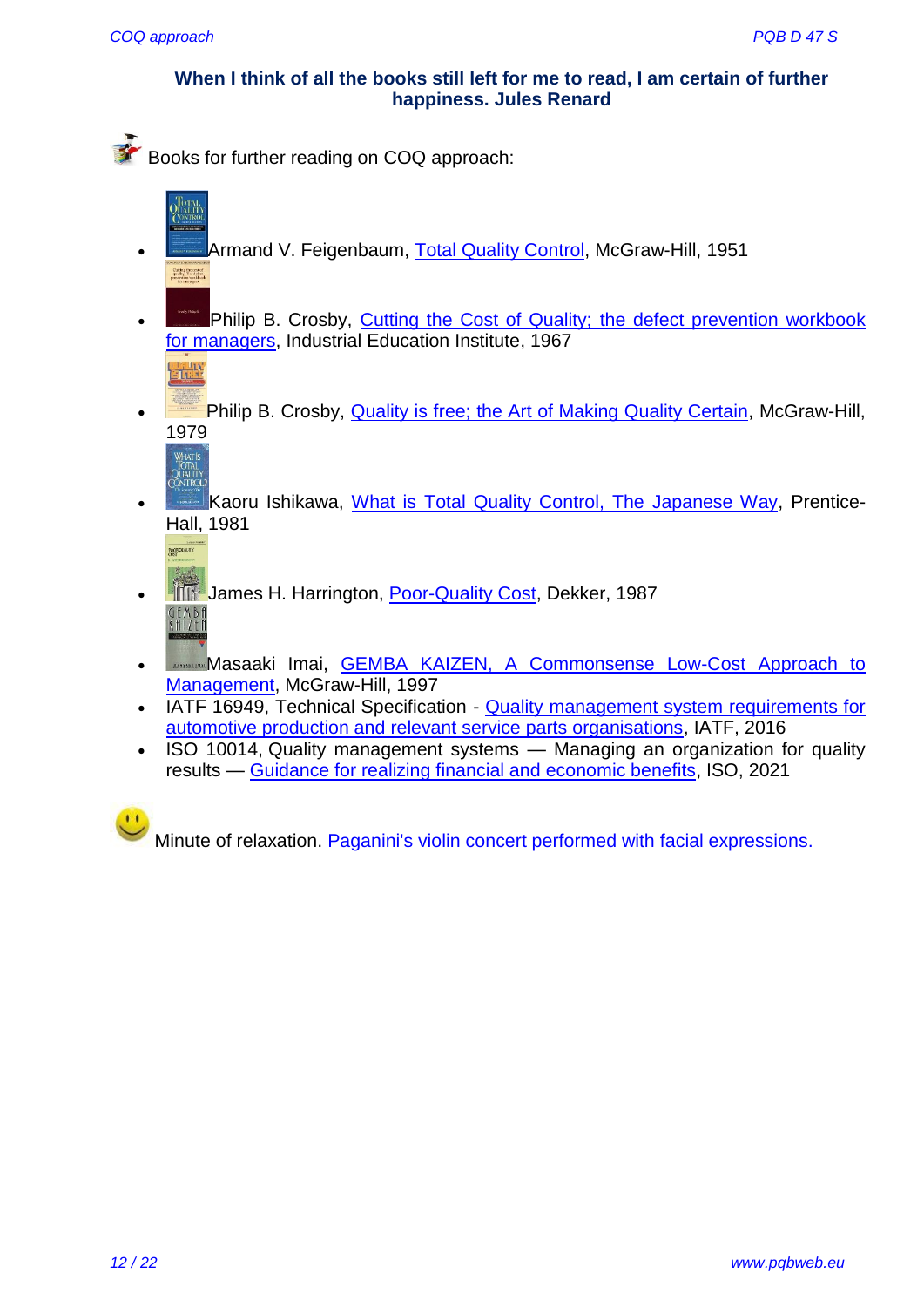#### **3 Process approach**

# **If you cannot describe what you are doing as a process, you do not know what you're doing. Edwards Deming**

#### **3.1 Process**

The word process comes from the Latin root *procedere* = go, development, progress (*Pro* = forward, *cedere* = go). Each process transforms inputs into outputs, creating added value and potential nuisances.

A process has three basic elements: inputs, activities and outputs.

A process can be very complex (launch a rocket) or relatively simple (audit a product). A process is:

- repeatable
- foreseeable
- measurable
- definable
- dependent on its context
- responsible for its external providers

A process is, among other things, determined by its:

- $\bullet$  title and type
- $\bullet$  purpose (why?)
- beneficiary (for whom?)
- scope and activities
- initiators
- documented information
- inputs
- outputs (intentional and not intentional)
- restraints
- people
- material resources
- objectives and indicators
- person in charge (owner) and actors (participants)
- means of inspection (monitoring, measurement)
- mapping
- interaction with other processes
- risks and potential deviations
- opportunities for continual improvement

A process review is conducted periodically by the process owner (cf. annex 02).

**Review**: *a survey of a file, product or process so as to verify if pre-set objectives are achieved*

The components of a process are shown in figure 3-1: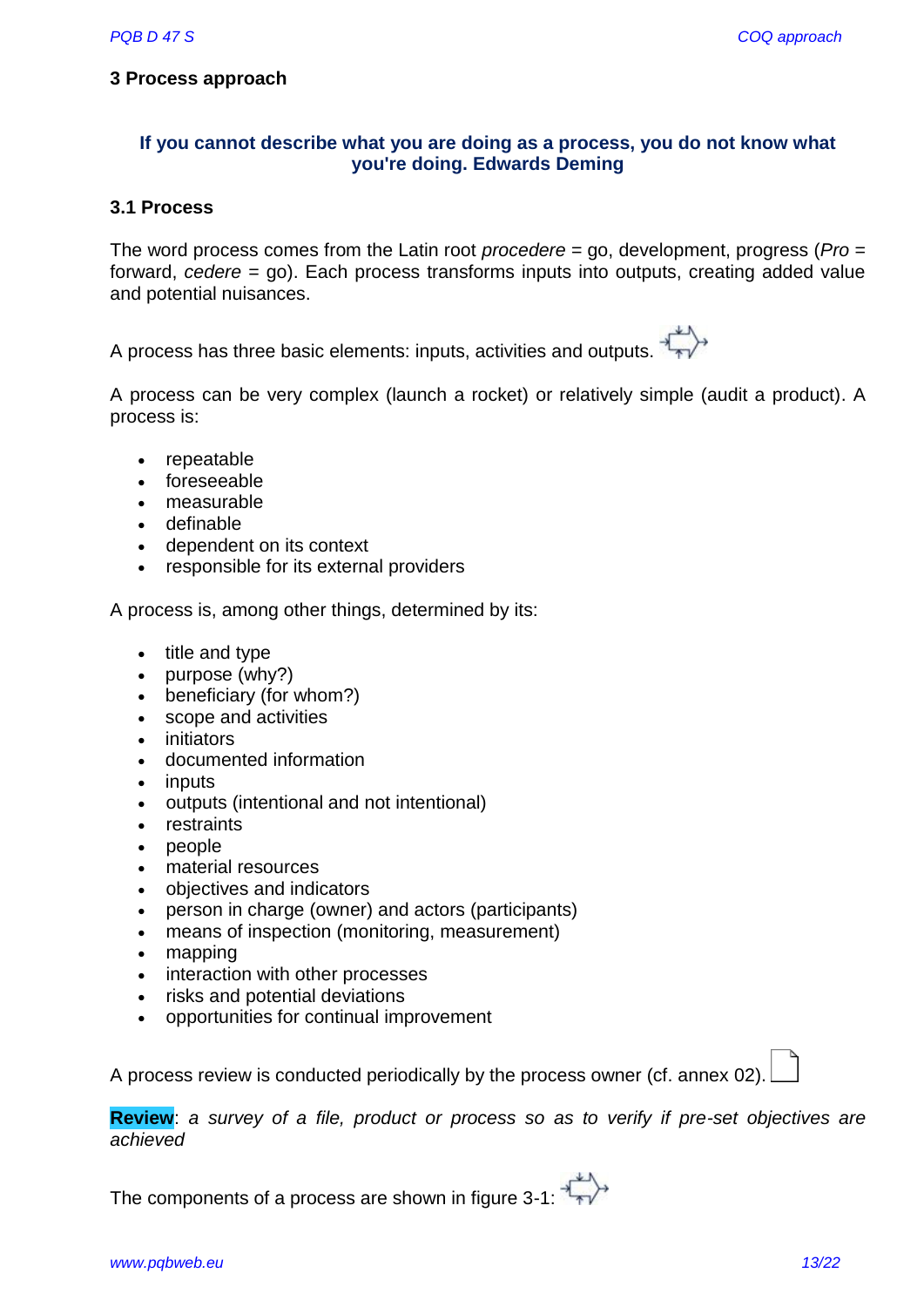

*Figure 3-1. Components of a process*

Figure 3-2 shows an example that helps to answer some questions:

- which materials, which documents, which tooling? (*inputs*)
- which title, what objective, which activities, requirements, constraints? (process)
- which products, which documents? (outputs)
- how, which inspections? (**methods**)
- what is the level of performance? (indicators)
- who, with what competence? (**people**)
- with what, which machines, which equipment? (**material resources**)



*Figure 3-2. Some elements of a process*

Often the output of a process is the input of the next process.

You can find some examples of process sheets in the document pack [D 02](http://www.pqbweb.eu/document-d-02-processes.php) and a list of processes in annex 03.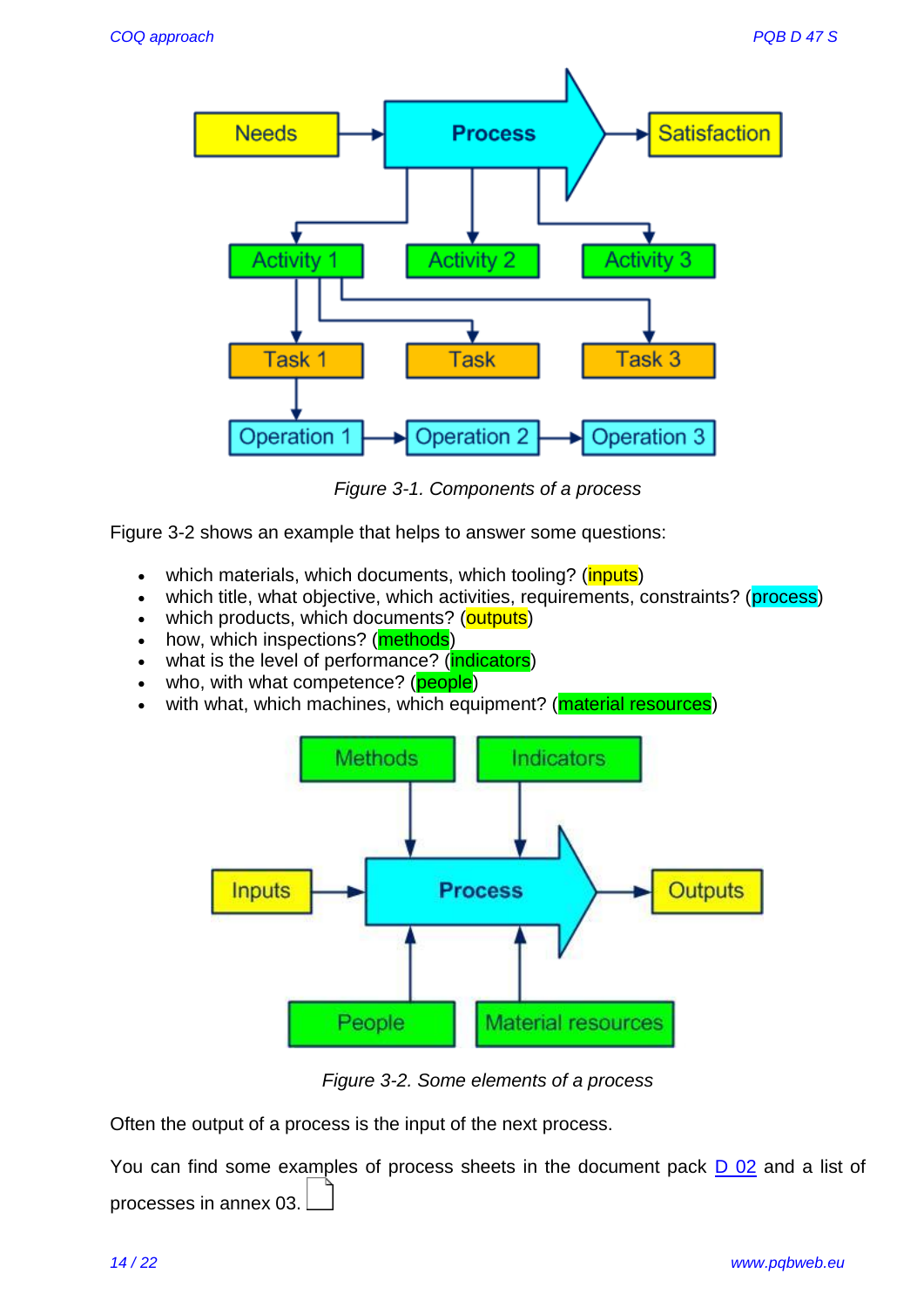Any organization (company) can be considered as a macro process, with its purpose, its inputs (customer needs and expectations) and its outputs (products/services to meet customer requirements).

Our preference is to identify a process using a verb (buy, produce, sell) instead of a noun (purchases, production, sales) to differentiate the process from the company's department or documented information to maintain and recall the purpose of the process.

The processes are (as we shall see in the following paragraphs) of management, realization and support types. Do not attach too much importance to process categorizing (sometimes it's very relative) but ensure that all the company's activities at least fall into one process.

#### **3.1.1 Management processes**

Management processes are also known as piloting, decision, key or major processes. They take part in the overall organization and include elaboration of the policy, deployment of the objectives and all needed checks. They are the glue holding together all of the realization

and support processes.

The following processes can be part of this family:

- develop strategy
- address risks
- develop policy
- deploy objectives
- establish process ownership
- improve
- conduct an audit
- communicate
- plan the QMS
- acquire and manage resources
- conduct management review
- measure customer satisfaction
- negotiate contract
- analyze data

#### **3.1.2 Realization processes**

The realization (operational) processes are related to the product, increase the added value and contribute directly to customer satisfaction.

They are mainly:

- design and develop
- purchase components
- sell products
- produce
- inspect production
- maintain equipment
- implement traceability
- receive, store and deliver
- control nonconformities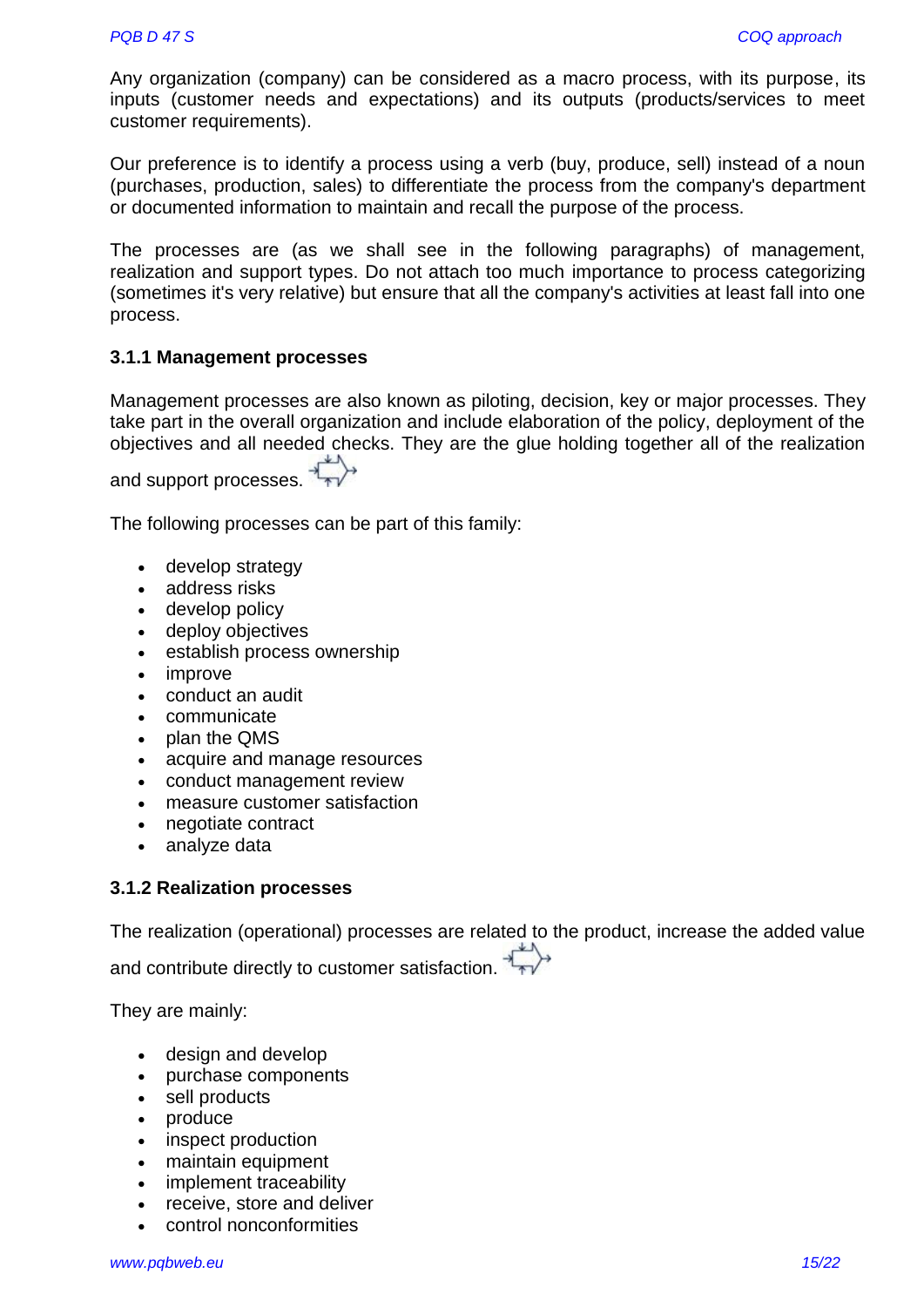• implement preventive and corrective actions

#### **3.1.3 Support processes**

The support processes provide the resources necessary for the proper functioning of all other processes. They are not directly related to a contribution of the product's added value but are still essential.

The support processes are often:

- control documentation
- provide information
- maintain infrastructure
- provide training
- manage inspection means
- keep accountability
- manage staff

#### **3.2 Process mapping**

Par excellence process "mapping" is a multidisciplinary work. This is not a formal requirement of either ISO 9001 or other ISO standards but is always welcome.

The three types of processes and some interactions are shown in figure 3-3.

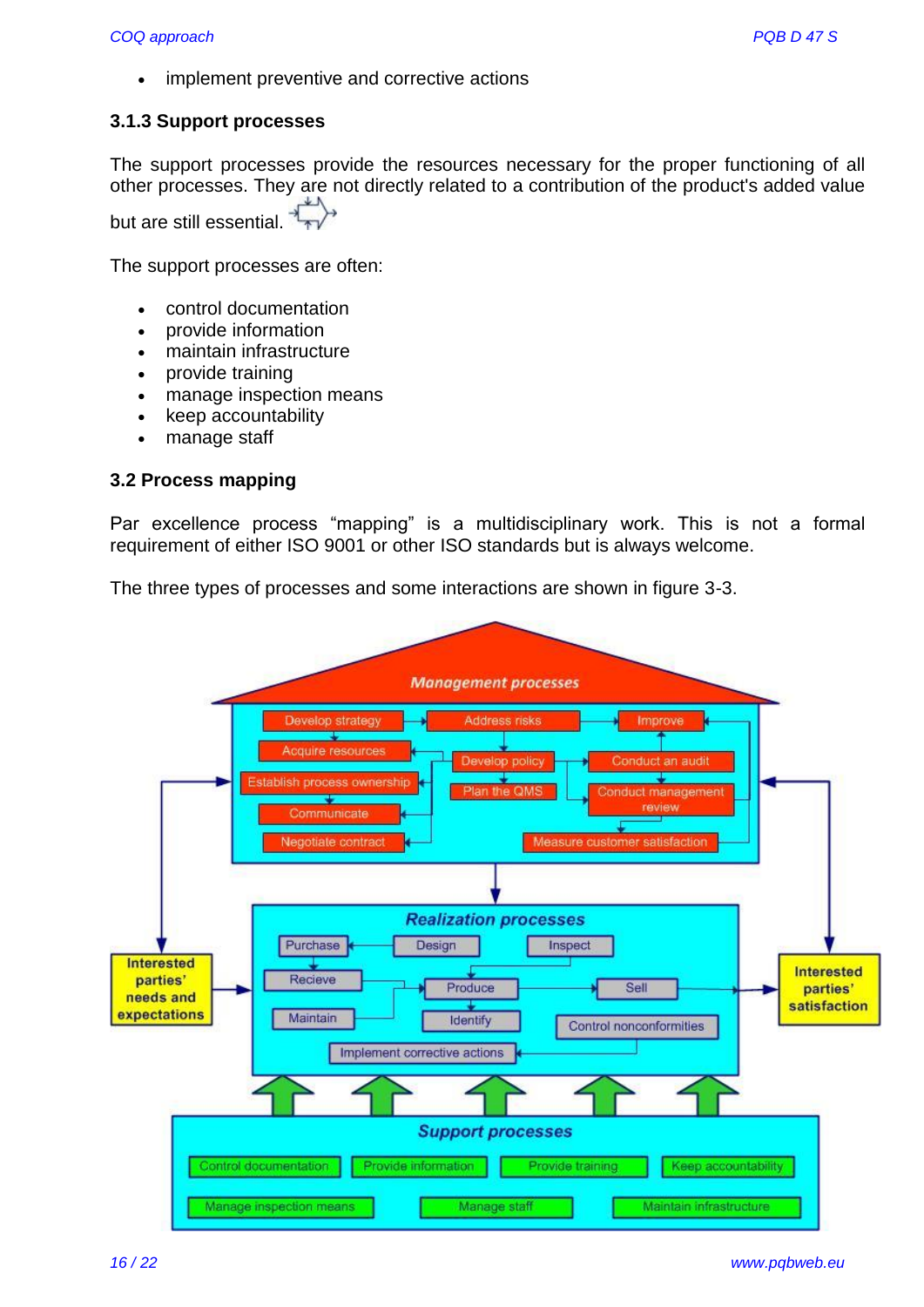#### *Figure 3-3. The process house*

In the outputs, do not underestimate unwanted products such as rubbish, pollution and rejects.

Mapping, among other things, allows you to:

- obtain a global vision of the company
- identify the beneficiaries (customers), flows and interactions
- define rules (simple) for communication between processes

To obtain a clearer picture, you can simplify by using a total of about 15 core processes. A core process can contain several sub-processes: for example, the process "develop the

QMS" can involve:  $\overrightarrow{f_{\ast}}$ 

- develop strategy
- develop policy
- address risks
- plan the QMS
- acquire resources
- establish process ownership
- improve

#### **3.3 Process approach**

| The process approach contributes enormously to the efficient management of the company |
|----------------------------------------------------------------------------------------|
|                                                                                        |
| (cf. annex 21). Some benefits: $\Box$                                                  |

- obtain a global vision of the company
- identify and manage responsibilities and resources
- achieve effective management of the company based on process indicators
- manage the risks that could influence the objectives

**Process approach**: *management by the processes to better satisfy customers, improve the effectiveness of all processes and increase global efficiency*

When the process approach is integrated during the development, implementation and continual improvement of a quality management system, it allows one to achieve objectives that are related to customer satisfaction, as is shown in figure 3-4.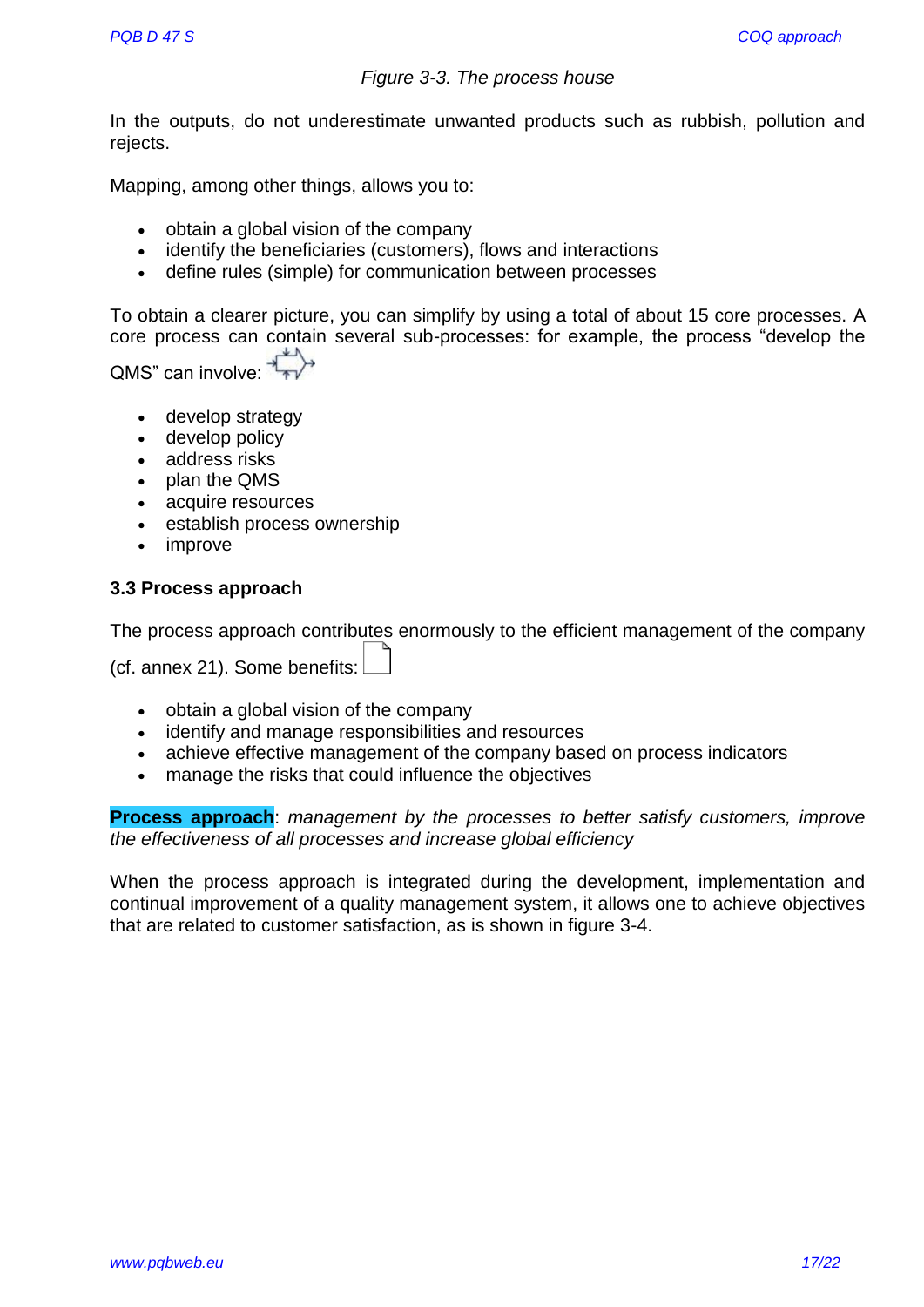

*Figure 3-4. Model of a QMS based on the process approach and continual improvement*

The process approach:

- emphasizes the importance of:
	- $\circ$  understanding and complying with customer requirements
	- o prevention so as to react to unwanted elements such as:
		- customer returns
			- waste
	- o measuring process performance, effectiveness and efficiency
	- o permanently improving objectives based on pertinent measurements
	- o process added value
- relies on:
	- o methodical identification
	- o interactions
	- o the sequence and
	- o process management, which consists of:
		- determining objectives and their indicators
		- piloting related activities
		- analyzing obtained results
		- permanently undertaking improvements
- allows one to:
	- o better view inputs and outputs and their relationship
	- $\circ$  clarify roles and responsibilities
	- o judiciously assign necessary resources
	- o break down barriers between departments
	- o decrease costs, delays and waste
- and ensures in the long run:
	- o control
	- o monitoring and
	- o continual improvement of processes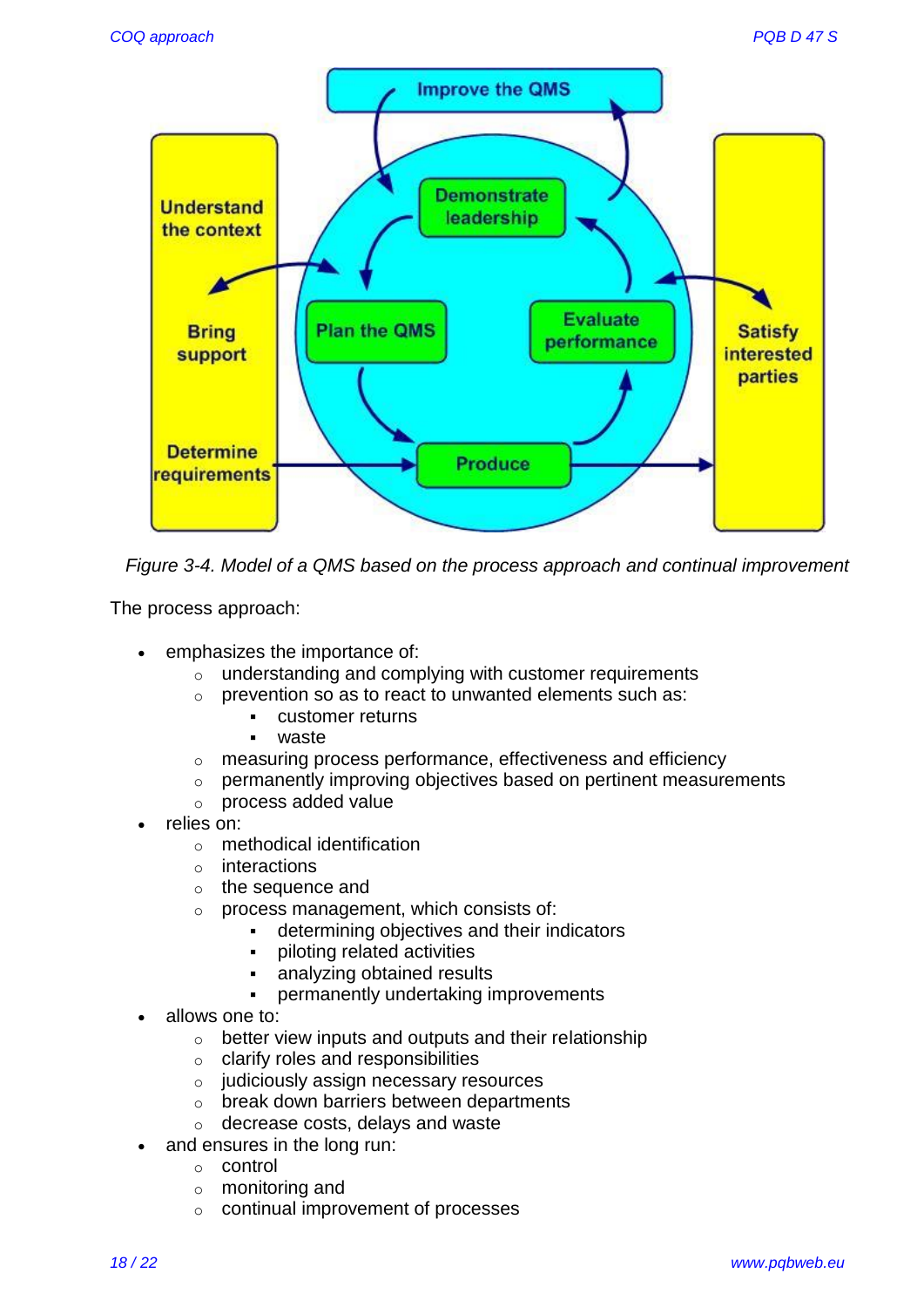For a consulting, support or repair business identifying and defining processes and mapping may not be very useful. More important is to establish and describe for example:

- job descriptions
- staff skills
- the tools to use
- preferred methods for certain recurring cases

The process approach **is not**:

- crisis management ("You will not solve the problems by addressing the effects")
- blaming people ("Poor quality is the result of poor management." Masaaki Imai)
- prioritizing investments ("Use your brain, not your money." Taiichi Ohno)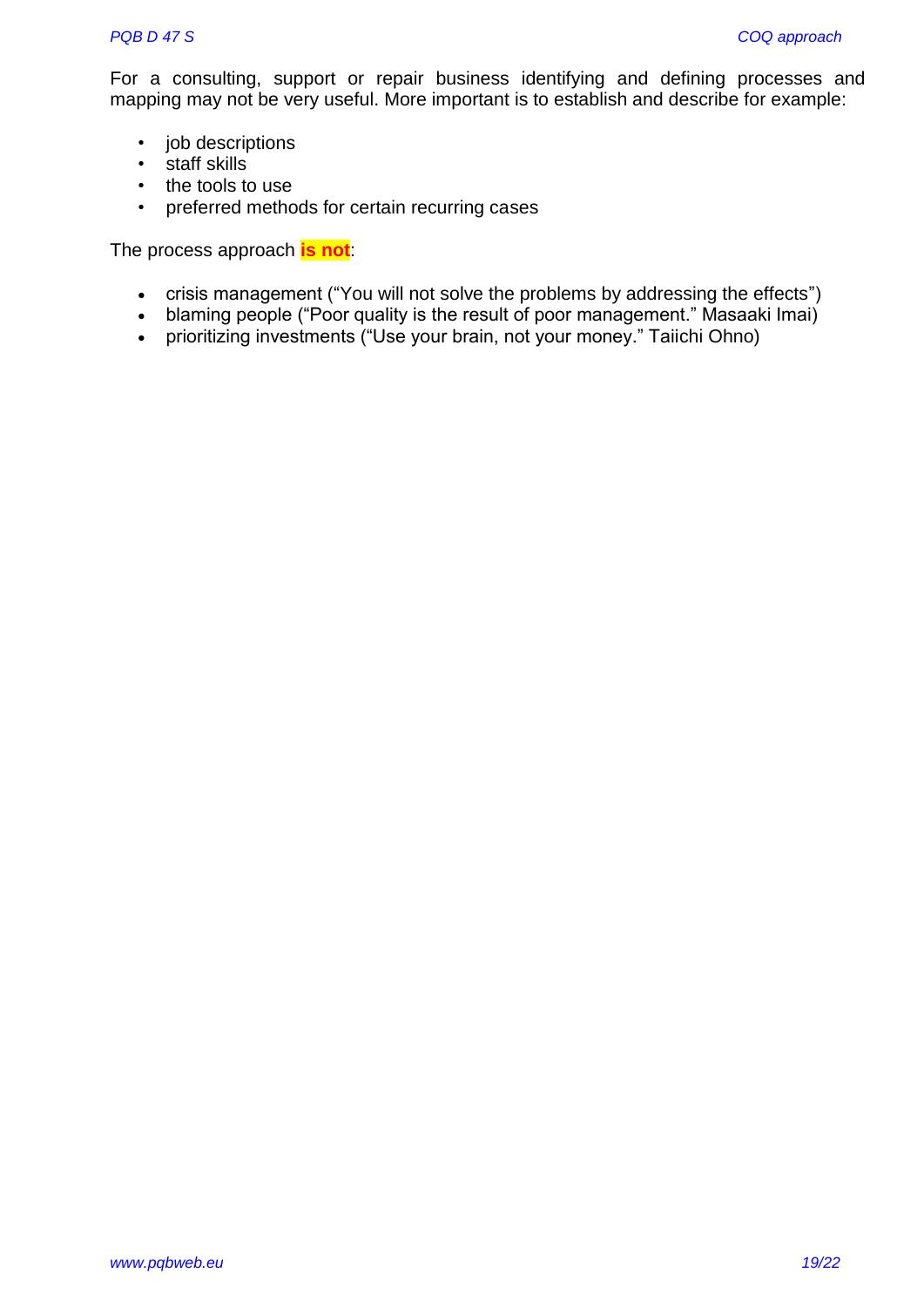# **4 Cost categories**

 $\begin{array}{c} \n \overline{A} & \overline{P} \\
C & D\n \end{array}$ 

The costs of obtaining quality (COQ) fall into two main groups:

- compliance costs (CC) and
- non-compliance costs (NCC)

Compliance costs (CC), also called unavoidable costs or quality costs, are the costs of doing it right the first time, every time. These are investments.

Non-compliance costs (NCC), also called avoidable costs or non-quality costs, are the costs associated with anything that was not done right the first time. These are losses.

As shown in figure 4-1, compliance costs (CC) fall into two categories:

- prevention costs (P) and
- detection costs (D)



*Figure 4-1. Cost categories*

Non-compliance costs (NCC) fall into the following categories:

- costs of internal non-conformities (INC) and
- costs of external non-conformities (ENC)

# **4.1 Prevention**

Prevention costs (P) are the expenses incurred to avoid nonconformities (NC). This category mainly includes the following types:

- quality function (salaries, documentation, preventive actions, management reviews, miscellaneous expenses)
- supplier evaluation (selection, supplier audits)
- staff awareness (motivation)
- staff training
- preventive maintenance
- internal system audits
- design of new products, processes
- improvement of processes, products, equipment (Kaizen activities)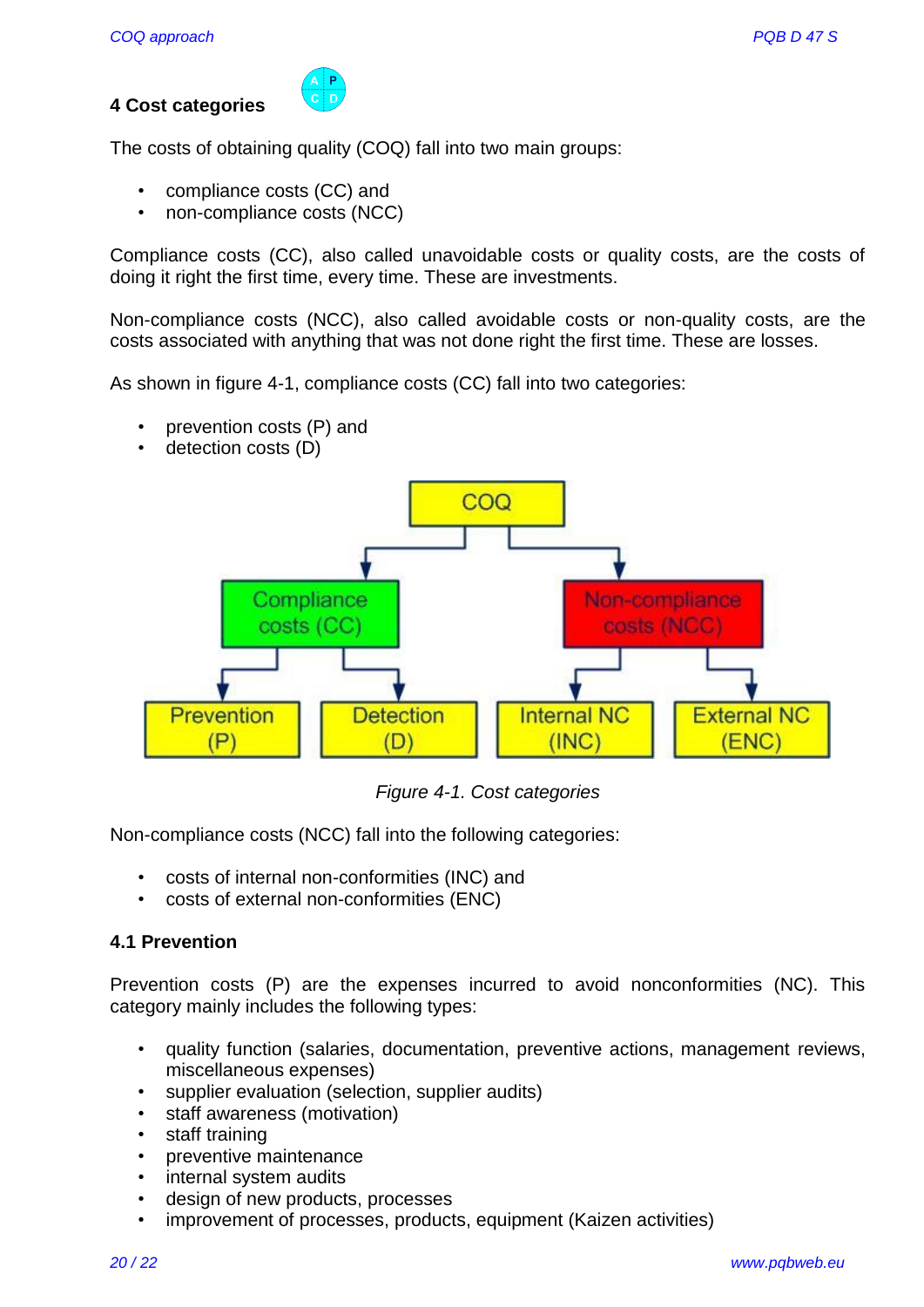- evaluation of personnel upon hiring
- contract review
- environment function (salaries, facilities, miscellaneous costs)
- occupational health and safety function (salaries, equipment, signage)
- FMEA
- PPAP
- value analysis
- SPC

#### **4.2 Detection**

Detection costs (D, also called appraisal, inspection, evaluation, measurement) are the expenses incurred to verify the existence of nonconformities (NC). This category mainly includes the following types:

- inspection and test function (salaries, documentation, inspections on receipt, in production, on shipment)
- validations (new projects, processes, equipment, miscellaneous costs)
- verifications (tests including destructive, laboratory costs, inventories, evaluation of products in stock)
- purchase or construction of measuring and monitoring equipment
- monitoring and measurement (samples and specimen)
- depreciation of equipment
- metrology (calibration and checks of measuring and monitoring equipment)
- annual staff interviews
- internal process and product audits
- external audits (certification)
- customer satisfaction surveys

#### **4.3 Internal nonconformities**

The costs of internal nonconformities (INC, also called anomalies, failures, defects, malfunctions and scrap) are the expenses incurred because of nonconformities (NC) that the customer does not perceive. This category mainly includes the following types:

- processing of nonconformities (analysis, recording, sorting)
- curative actions (touch-ups, repairs, re-conditioning, re-tests, additional 100% inspection before being put back into the normal flow)
- scrap (including handling, storage, transport, destruction, disposal)
- abnormal consumption of raw materials, energy, information
- finished or in-process products downgraded
- losses due to unusable purchases (supply errors, changes to the finished product)
- losses due to finished products in stock (logistical errors)
- accidental pollution (depollution installations, discharge inspections, fines, compensation)
- workplace accidents (sick leave, replacement staff)
- staff rotation (training new employees)
- absenteeism (unpredictable, replacement staff)
- curative maintenance (equipment and machinery out of order, production stoppages)
- corrective actions (unplanned changes to product, process, tooling, tools, equipment and documentation)
- additional tests
- finance costs (accounting errors, delayed invoicing)